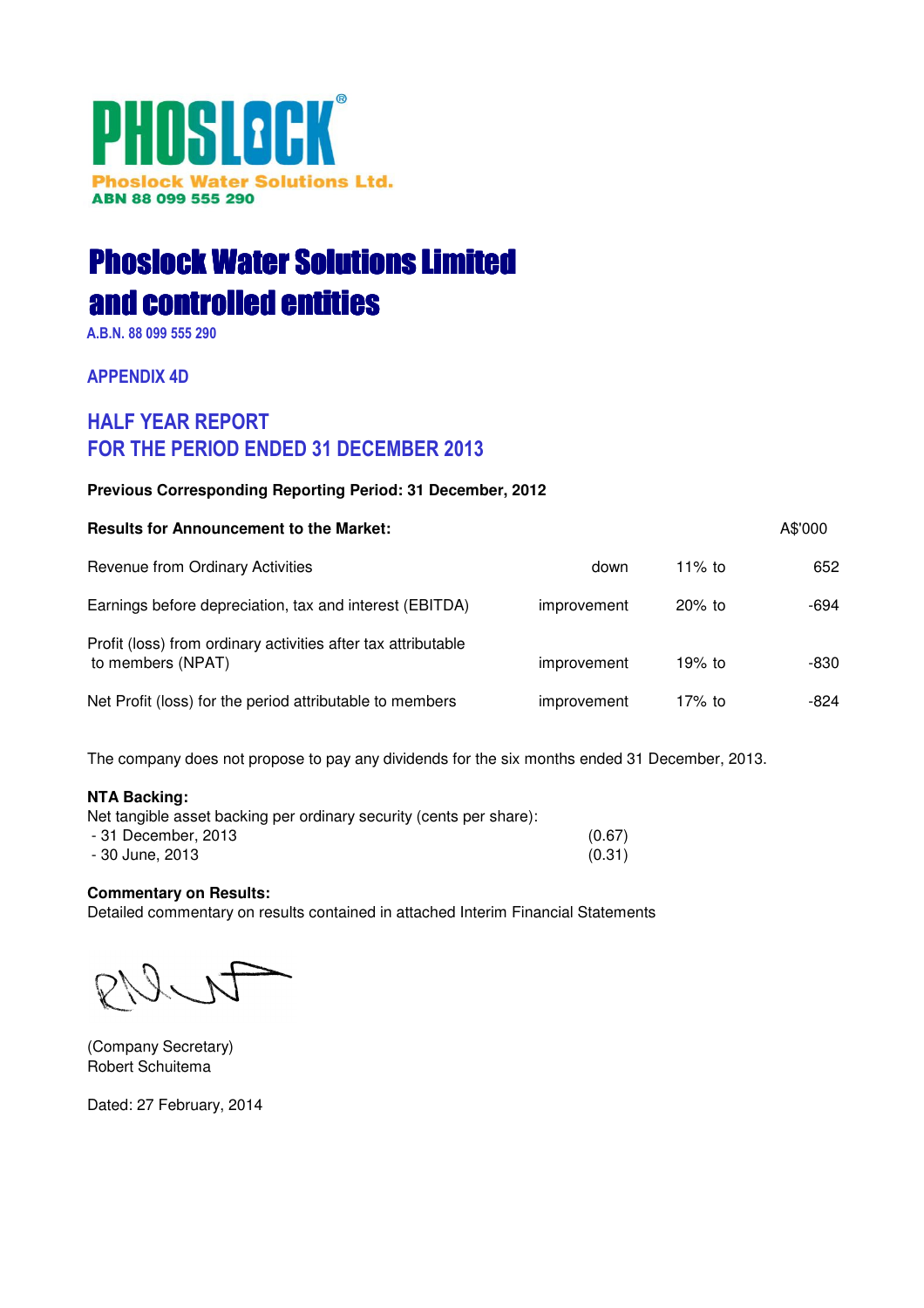

## **Phoslock Water Solutions Limited and Controlled Entities A.B.N. 88 099 555 290 INTERIM FINANCIAL REPORT FOR THE HALF YEAR ENDED 31 DECEMBER 2013**

## **I N D E X**

## **PAGE**

| Director's Report                      | 3  |
|----------------------------------------|----|
| Independence Declaration               | 4  |
| Statement of Comprehensive Income      | 5  |
| <b>Statement of Financial Position</b> | 6  |
| Statement of Changes in Equity         | 7  |
| <b>Statement of Cash Flows</b>         | 8  |
| Notes to the Financial Statements      | 9  |
| Director's Declaration                 | 13 |
| Independent Auditors Report            | 14 |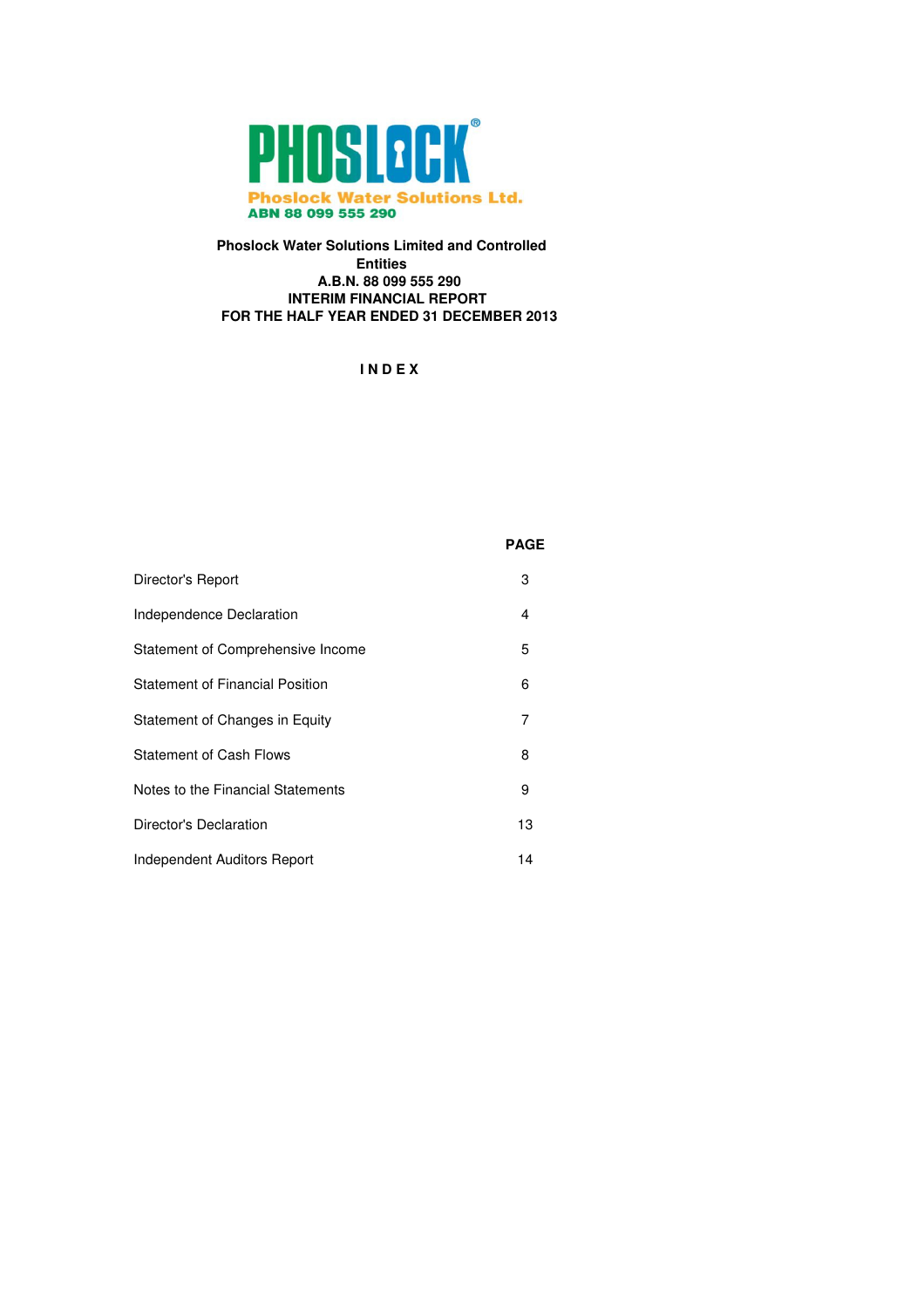**Interim Financial Report Phoslock Water Solutions Limited and Controlled Entities A.B.N. 88 099 555 290**

#### **DIRECTOR'S REPORT**

Your directors present their report on the Company and its controlled entities ("the Group") for the half year ended 31 December 2013.

#### **Directors**

The names of directors in office at anytime during the year or since the end of the half year are:

Mr Laurence Freedman AM Mr Robert Schuitema The Hon. Pam Allan

#### **Review of Operations**

Revenues recorded for the year of \$652,274 represent an 11% decrease over the corresponding six month period. The major sales areas were Europe, North America and Australia along with access to Australian Government Grants for ongoing research and development. Revenues were affected by a number of near term orders being delayed from October-December 2013 to the first half of 2014. Sales orders received from 1 January 2014 to the date of this report are approximately \$400,000.

Operating expenses (excluding depreciation and amortisation, finance, impairment of receivables) for the 6 months decreased by 13% to \$1,135,772 (2012:\$1,299,980). This was attributable to all expenses categories (except occupancy) lower; in particular lower employee costs, marketing costs (Asia and Europe) and distribution expenses. Occupancy expenses was maginally higher due to one off costs with changing Head Office premises, however annual cost of new premises is significantly lower than previous premises. The loss for the 6 months of the consolidated entity after providing for non-controlling interests amounted to \$829,896 (2012: (\$956,372)).

Earnings before depreciation and amortisation, tax and interest and impairment losses (EBITDA) for the 6 months was (\$693,717) which 20% lower than the previous period (FY2012: \$859,904).

Although the Company recorded a loss for the latest 6 months the company believes that the outlook for the business remains positive. A number of projects scheduled for application in the first half of FY13-14 were delayed to later in the year due to one of two reasons - approvals and/or finalising funding. During the second half of FY13-14 the Company focused on its key markets of Australia, Europe and United Kingdom, North America as well as several large projects in Asia and South America.

Sales from the European/UK region were lower than previous periods however several orders totalling over \$260,000 have been secured in early 2014 for application over the next month. 47 lake projects have been completed since early 2007 in Europe/UK. The company has an excellent relationship with our European partner, Bentophos GmbH.

Solid progress was made during the year in the development of the Phoslock business in North America, in both the United States and Canada. Our US licensee, SePRO Corporation, has dedicated significant resources to develop Phoslock in the United States since taking over the license in 2011. Sales to 31 December 2013 were in line with the original sales forecasts. The company has undertake several projects in Canada in 2013 and have orders for two projects in the first half of 2014, with several other projects expected.

The company continues to work on major projects in Asia and South America. The potential size of both these projects is material in both volume and product and monetary value. The company and its licensees, are currently working on 52 separate projects in our key markets -18 projects totalling 2,000 tons that are either orders awaiting application or budget has been allocated for the project and Phoslock is the preferred solution. In addition there are 10 other projects > \$1 million; 24 projects in the pipeline with a project value \$20,000 to \$1 million.

IETC, the manufacturing joint venture in China (71% owned by PWS) finished in December, 2013 in accordance with the 10 year agreement. The plant was dismantled and the equipment was sold prior to 31 December, 2013. A new manufacturing facility has been established in Sichuan, China, at the premises of a key raw material supplier. It is anticipated that production costs will reduce at this plant. Transportation costs of raw material delivered to the plant and finished goods from the plant to overseas markets will reduce significantly as the raw material suppliers are located close to the new plant and a export port located nearby.

The key to the Group's growth and development is increasing sales by converting its extensive pipeline into sales.

#### **Auditor's Independence Declaration**

A copy of the auditor's independence declaration in accordance with Section 307C of the Corporations Act 2001, for the half year ended 31 December 2013 has been received and can be found on page 2 of the directors'report.

Signed in accordance with a resolution of the Board of Directors of Phoslock Water Solutions Limited

DNI-NT

Mr Robert Schuitema Managing Director

Dated at Sydney, 27 February 2014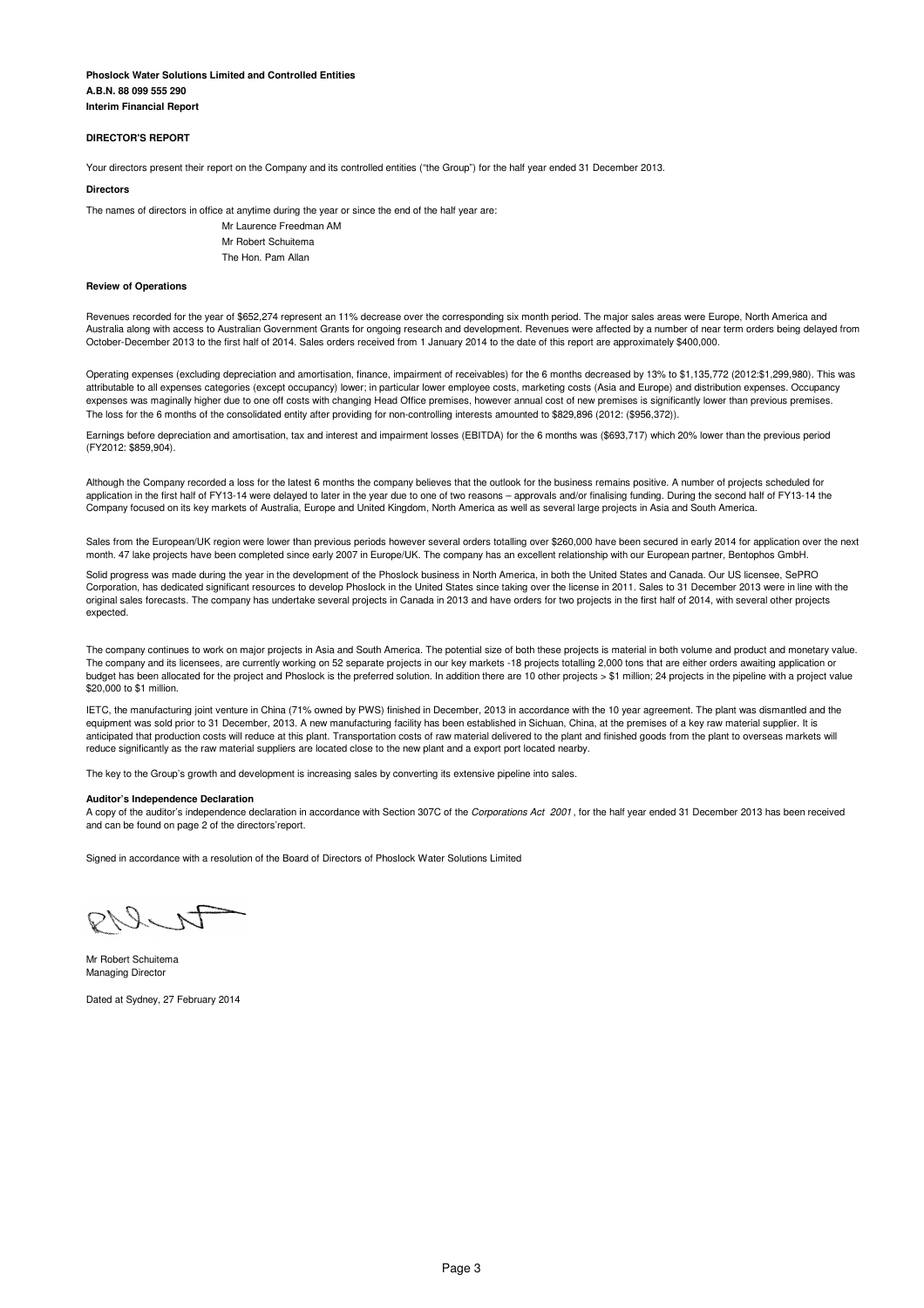W. W. Vick & Co. **Chartered Accountants** ABN 14 568 923 714



To the Board of Directors of Phoslock Water Solutions Limited

## Auditors Independence Declaration under Section 307C of the Corporations Act 2001

I declare that, to the best of my knowledge and belief, for the half-year ended 31 December 2013, there have been:

- j. no contraventions of the auditor independence requirements as set out in the Corporations Act 2001 in relation to the review; and
- no contraventions of any applicable code of professional conduct in relation to the ii. review.

5th Floor 379-383 Pitt Street Sydney NSW 2000

W W Vick & Co **Chartered Accountants** 

Dated: 27th February, 2014

**Phillip Jones - Partner** 



Liability limited by scheme approved under Professional Standards Legislation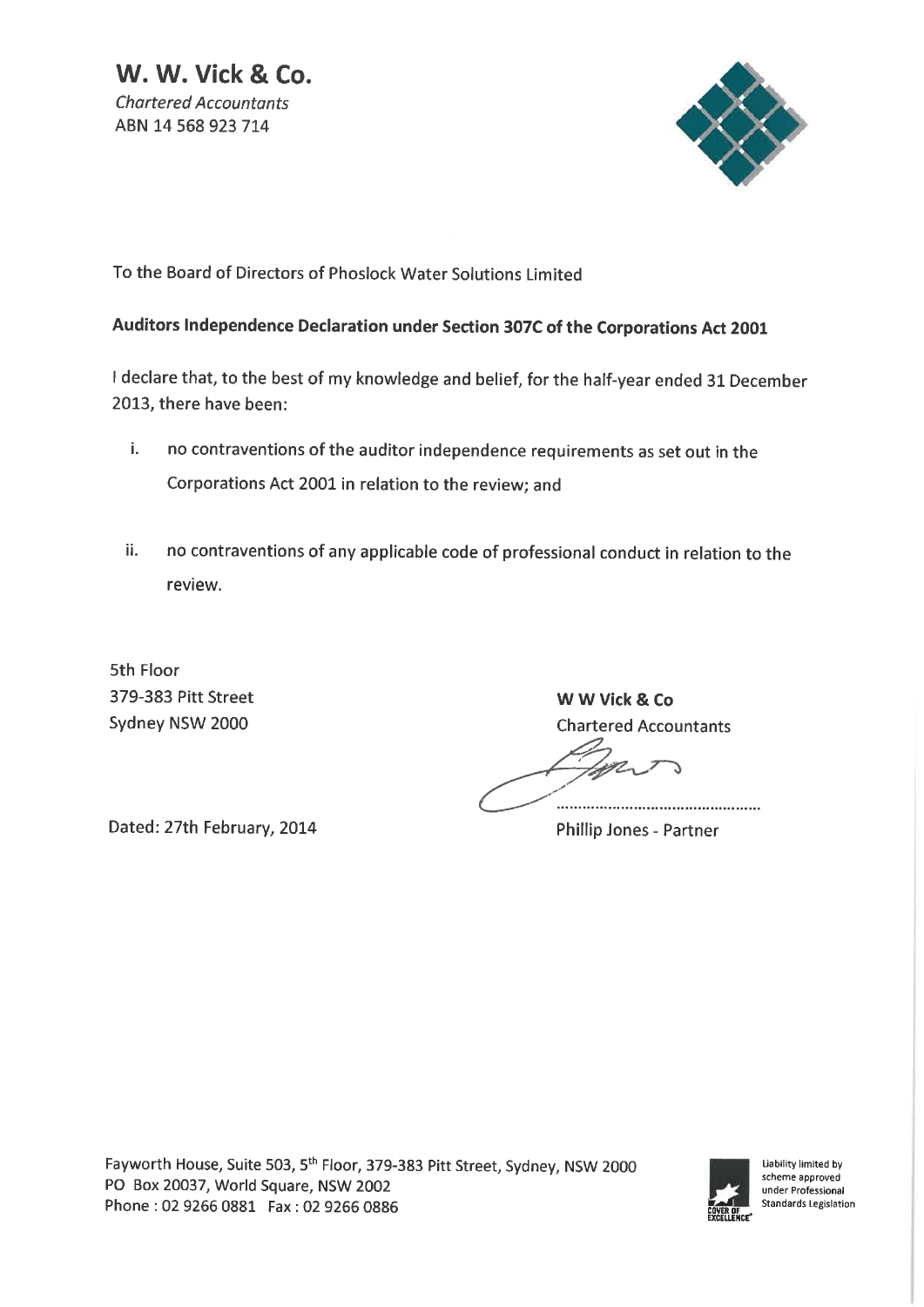### **CONSOLIDATED STATEMENT OF COMPREHENSIVE INCOME FOR THE HALF YEAR ENDED 31 DECEMBER 2013**

|                                                          | <b>NOTE</b>    | 31.12.2013<br>\$ | 31.12.2012<br>\$ |
|----------------------------------------------------------|----------------|------------------|------------------|
|                                                          |                |                  |                  |
| Sales revenue                                            | $\overline{2}$ | 467,296          | 571,511          |
| Cost of sales                                            |                | (231,341)        | (279,428)        |
| Gross profit                                             |                | 235,955          | 292,083          |
| Other revenue                                            | $\overline{2}$ | 204,235          | 163,399          |
| Distribution expenses                                    |                | (33, 915)        | (71,099)         |
| Marketing expenses                                       |                | (158, 424)       | (181, 388)       |
| Occupancy expenses                                       |                | (84, 527)        | (79, 398)        |
| Administrative expenses                                  |                | (264, 229)       | (317,033)        |
| Employee benefit expenses                                |                | (594, 676)       | (651,062)        |
| Depreciation and amortisation                            |                | (16, 564)        | (31, 451)        |
| Finance costs                                            |                | (117, 391)       | (128, 630)       |
| Other expenses                                           |                |                  | (17, 735)        |
| Options expenses                                         |                | (44, 625)        |                  |
| <b>LOSS BEFORE INCOME TAX</b>                            |                | (874, 163)       | (1,022,313)      |
| Income tax expense/ (revenue)                            |                |                  |                  |
| <b>LOSS FOR THE PERIOD</b>                               |                | (874, 163)       | (1,022,313)      |
| <b>OTHER COMPREHENSIVE INCOME</b>                        |                |                  |                  |
| Exhange differences arising on translation of foreign    |                |                  |                  |
| controlled entities                                      |                | (19, 864)        | 29,642           |
| <b>TOTAL COMPREHENSIVE LOSS FOR THE PERIOD</b>           |                | (894, 027)       | (992, 671)       |
| Profit (Loss) for the period attributable to:            |                |                  |                  |
| - Owners of parent entity                                |                | (829, 896)       | (956, 372)       |
| - non-controlling interest                               |                | (44,267)         | (65, 942)        |
| Total loss for the period                                |                | (874, 163)       | (1,022,314)      |
| Total comprehensive loss for the period attributable to: |                |                  |                  |
| - Owners of parent entity                                |                | (824, 029)       | (924, 234)       |
| - non-controlling interest                               |                | (69,998)         | (68, 438)        |
| Total comprehensive loss for the period                  |                | (894, 027)       | (992, 672)       |
| Earnings per share                                       |                |                  |                  |
| Basic earnings per share (cents per share)               |                | (0.38)           | (0.46)           |
| Diluted earnings per share (cents per share)             |                | (0.38)           | (0.46)           |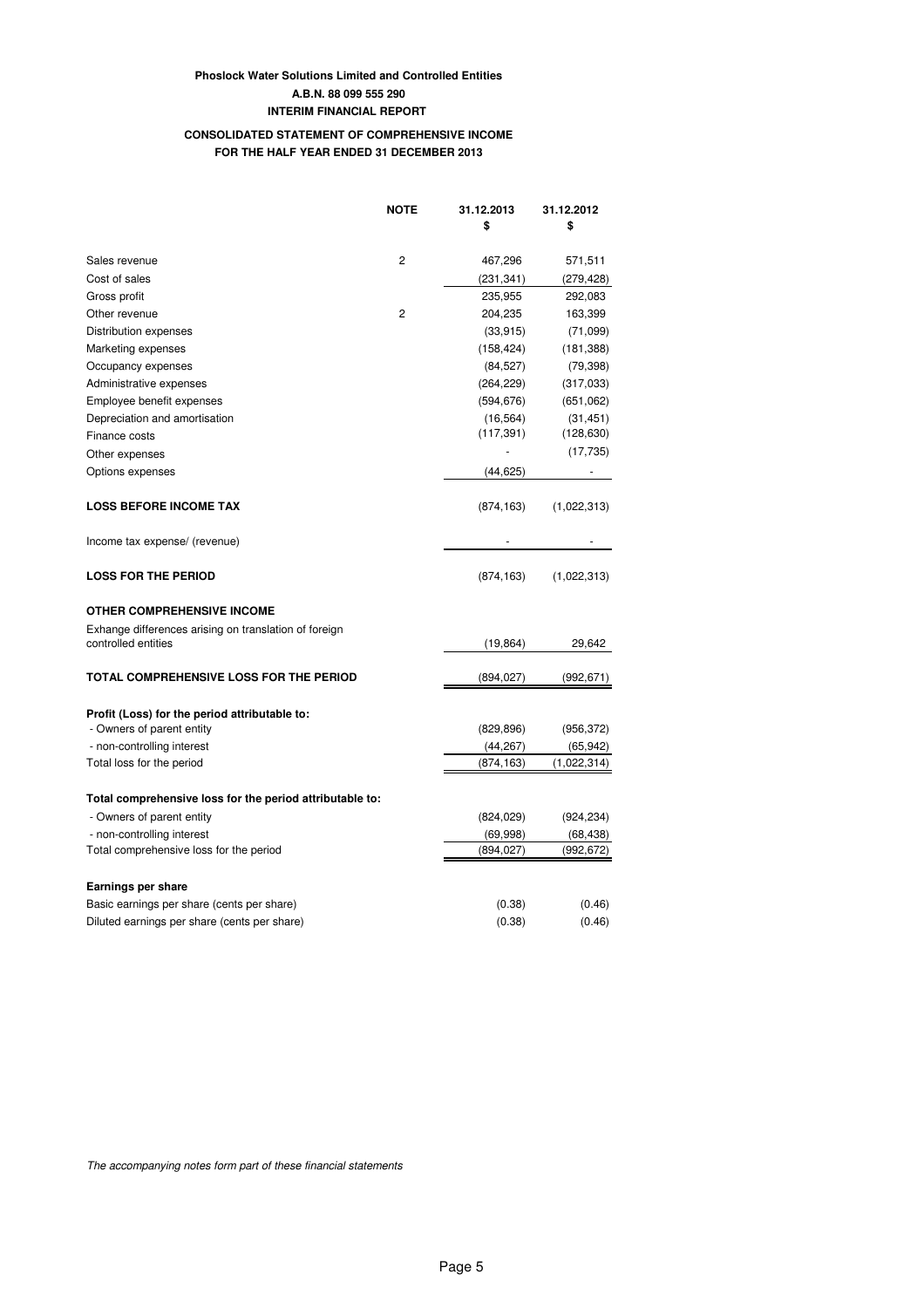## **Phoslock Water Solutions Limited and Controlled Entities A.B.N. 88 099 555 290 CONSOLIDATED STATEMENT OF FINANCIAL POSITION INTERIM FINANCIAL REPORT**

## **AS AT 31 DECEMBER 2013**

|                                  | <b>NOTE</b> | 31.12.2013<br>\$ | 30.06.2013<br>\$ |
|----------------------------------|-------------|------------------|------------------|
| <b>CURRENT ASSETS</b>            |             |                  |                  |
| Cash and cash equivalents        |             | 124,968          | 409,760          |
| Trade and other receivables      |             | 346,406          | 472,842          |
| Inventories                      |             | 137,673          | 358,457          |
| Other assets                     |             | 81,198           | 39,087           |
| <b>Financial assets</b>          |             | 25,000           | 35,349           |
| <b>TOTAL CURRENT ASSETS</b>      |             | 715,244          | 1,315,495        |
| <b>NON-CURRENT ASSETS</b>        |             |                  |                  |
| Plant and equipment              |             | 169,236          | 144,946          |
| TOTAL NON-CURRENT ASSETS         |             | 169,236          | 144,946          |
| <b>TOTAL ASSETS</b>              |             | 884,480          | 1,460,441        |
| <b>CURRENT LIABILITIES</b>       |             |                  |                  |
| Trade and other payables         |             | 230,628          | 311,405          |
| <b>Financial liabilities</b>     |             | 1,600,000        | 1,300,001        |
| Short term provisions            |             | 226,051          | 203,881          |
| <b>TOTAL CURRENT LIABILITIES</b> |             | 2,056,679        | 1,815,287        |
| <b>NON-CURRENT LIABILITIES</b>   |             |                  |                  |
| Subordinated loan                |             | 303,504          | 277,402          |
| Long term provisions             |             | 110,588          | 104,642          |
| TOTAL NON-CURRENT LIABILITIES    |             | 414,092          | 382,044          |
| <b>TOTAL LIABILITIES</b>         |             | 2,470,771        | 2,197,331        |
| <b>NET ASSETS/(LIABILITIES)</b>  |             | (1,586,291)      | (736, 889)       |
| <b>EQUITY</b>                    |             |                  |                  |
| <b>Issued capital</b>            | 5           | 31,731,715       | 31,731,715       |
| Reserves                         |             | 565,307          | 514,816          |
| <b>Accumulated losses</b>        |             | (33,516,112)     | (32,686,217)     |
| Owners interest                  |             | (1,219,090)      | (439, 686)       |
| Non-controlling interest         |             | (367, 201)       | (297, 203)       |
| <b>TOTAL EQUITY</b>              | 4           | (1,586,291)      | (736,889)        |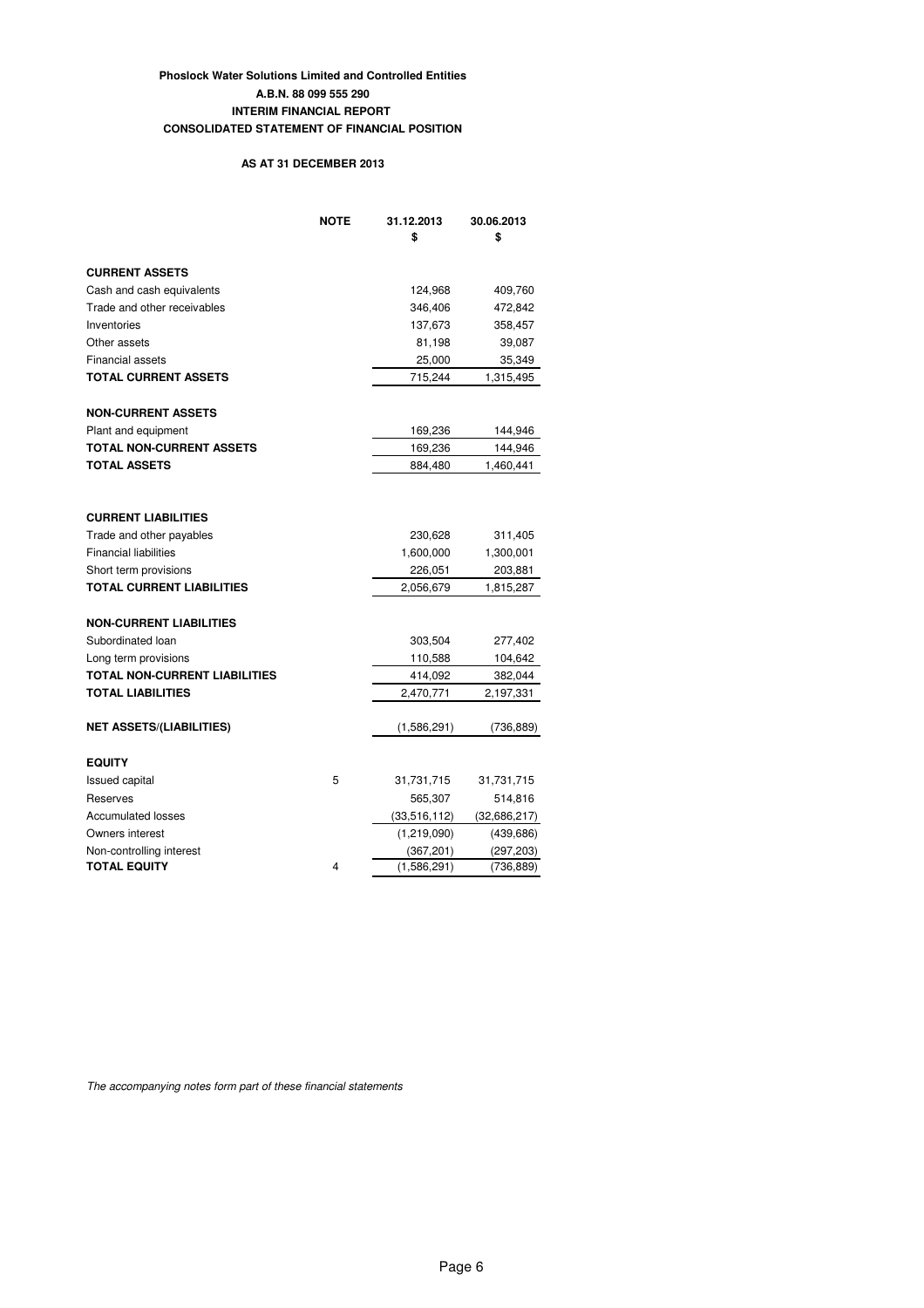## **Phoslock Water Solutions Limited and Controlled Entities FOR THE HALF YEAR ENDED 31 DECEMBER 2013 CONSOLIDATED STATEMENT OF CHANGES IN EQUITY A.B.N. 88 099 555 290 INTERIM FINANCIAL REPORT**

|                                                               | Note Issued capital<br>\$ | Option<br>Reserve<br>\$ | Foreign<br>currency<br>translation<br>reserves<br>\$ | Non-<br>controlling<br>interest<br>\$ | Accumulated<br>losses<br>\$ | <b>Total</b><br>\$ |
|---------------------------------------------------------------|---------------------------|-------------------------|------------------------------------------------------|---------------------------------------|-----------------------------|--------------------|
| Balance at 1 July 2012                                        | 30,632,302                |                         | 200,906                                              | (205, 148)                            | (30,656,127)                | (28,067)           |
| Total comprehensive income                                    |                           |                         |                                                      |                                       |                             |                    |
| Loss for the period                                           |                           |                         |                                                      | (65, 942)                             | (956, 372)                  | (1,022,314)        |
| Other comprehensive income                                    |                           |                         | 32,138                                               | (2, 496)                              |                             | 29,642             |
| Total comprehensive loss for the period                       |                           |                         | 32,138                                               | (68, 438)                             | (956, 372)                  | (992, 672)         |
| Transactions with owners in their capacity as<br>owners       |                           |                         |                                                      |                                       |                             |                    |
| Shares issued during the period                               |                           |                         |                                                      |                                       |                             |                    |
| <b>Transaction costs</b>                                      | $\sim$                    |                         | $\sim$                                               | $\overline{\phantom{a}}$              |                             | $\sim$             |
| Total transactions with owners in their capacity as<br>owners |                           |                         |                                                      |                                       |                             |                    |
| Balance at 31 December 2012                                   | 30,632,302                |                         | 233,044                                              | (273, 586)                            | (31,612,499)                | (1,020,739)        |
| Balance at 1 July 2013                                        | 31,731,715                | 31,745                  | 483,070                                              | (297, 203)                            | (32,686,216)                | (736, 889)         |
| Total comprehensive income for the period                     |                           |                         |                                                      |                                       |                             |                    |
| Loss for the period                                           |                           |                         | ä,                                                   | (44, 267)                             | (829, 896)                  | (874, 163)         |
| Other comprehensive income                                    |                           |                         | 5,867                                                | (25, 731)                             |                             | (19, 864)          |
| Total comprehensive loss for the period                       | ÷.                        | $\sim$                  | 5,867                                                | (69,998)                              | (829, 896)                  | (894, 027)         |
| Transactions with owners in their capacity as<br>owners       |                           |                         |                                                      |                                       |                             |                    |
| Shares issued during the period                               |                           | 44,625                  |                                                      |                                       |                             | 44,625             |
| <b>Transaction costs</b>                                      |                           |                         |                                                      |                                       |                             |                    |
| Total transactions with owners in their capacity as<br>owners |                           | 44,625                  |                                                      |                                       |                             | 44,625             |
| Balance at 31 December 2013                                   | 31,731,715                | 76,370                  | 488,937                                              | (367, 201)                            | (33,516,112)                | (1,586,291)        |
|                                                               |                           |                         |                                                      |                                       |                             |                    |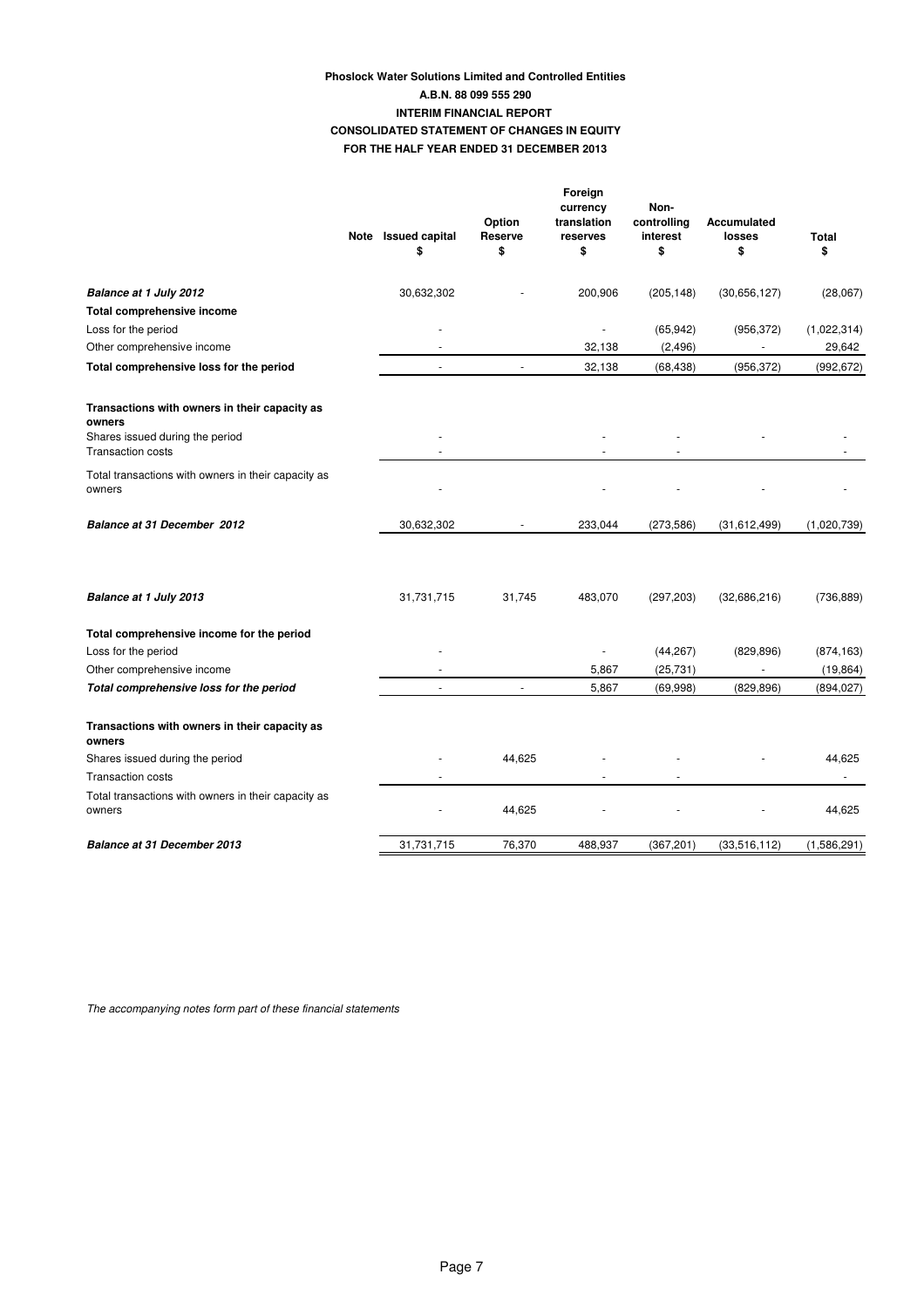## **Phoslock Water Solutions Limited and Controlled Entities CONSOLIDATED STATEMENT OF CASH FLOWS FOR THE HALF YEAR ENDED 31 DECEMBER 2013 A.B.N. 88 099 555 290 INTERIM FINANCIAL REPORT**

|                                                                 | <b>NOTE</b> | 31.12.2013<br>\$ | 31.12.2012<br>\$ |
|-----------------------------------------------------------------|-------------|------------------|------------------|
| <b>CASH FLOWS FROM OPERATING ACTIVITIES</b>                     |             |                  |                  |
| Receipts from customers                                         |             | 640,462          | 890,152          |
| Payments to suppliers and employees                             |             | (1, 176, 500)    | (1, 253, 156)    |
| Interest received                                               |             | 2,705            | 1,489            |
| Finance costs                                                   |             | (98, 342)        | (77, 456)        |
| <b>NET CASH FROM / (USED IN) OPERATING ACTIVITIES</b>           |             | (631, 675)       | (438, 971)       |
| CASH FLOWS FROM / (USED IN) INVESTING ACTIVITIES                |             |                  |                  |
| Increase/(decrease) in term deposits                            |             | (10, 349)        | (2, 192)         |
| Purchase of property, plant and equipment (net of sales)        |             | (21, 597)        | (44, 704)        |
| <b>NET CASH FROM / (USED IN) INVESTING ACTIVITIES</b>           |             | (31, 946)        | (46, 896)        |
| <b>CASH FLOWS FROM / (USED IN) FINANCING ACTIVITIES</b>         |             |                  |                  |
| Proceeds from share issue                                       |             |                  |                  |
| <b>Transaction costs</b>                                        |             |                  |                  |
| Proceeds/(Repayment) from/of borrowings (net)                   |             | 300,000          | 284,851          |
| <b>NET CASH FROM / (USED IN) FINANCING ACTIVITIES</b>           |             | 300,000          | 284,851          |
| Net increase/(decrease) in cash and cash equivalents held       |             | (363, 621)       | (201, 016)       |
| Cash and cash equivalents at the beginning of the period        |             | 473,737          | 351,224          |
| Effect of exchange rates on cash holdings in foreign currencies |             | 14,852           | 885              |
| CASH AND CASH EQUIVALENTS AT THE END OF THE PERIOD              |             | 124,968          | 151,093          |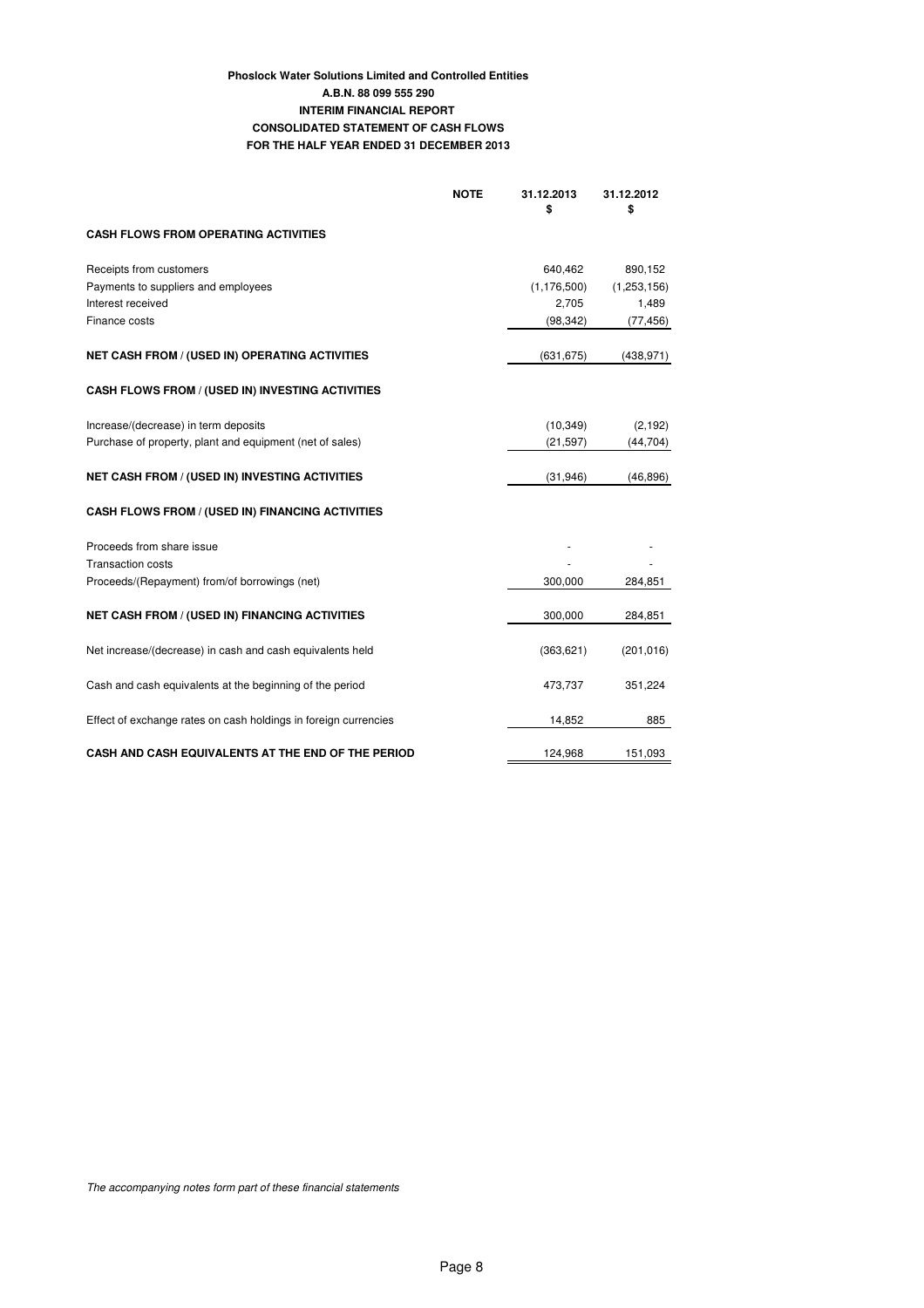## **NOTES TO THE CONSOLIDATED FINANCIAL STATEMENTS**

#### **FOR THE HALF YEAR ENDED 31 DECEMBER 2013**

#### **NOTE 1 BASIS OF PREPARATION**

These general purpose financial statements for the interim half-year reporting period ended 31 December 2013 have been prepared in accordance with requirements of the Corporations Act 2001 and Australian Accounting Standards AASB 134: Interim Financial Reporting. Compliance with Australian Accounting Standards ensures that the financial statements and notes also comply with International Financial Reporting Standards.

This interim financial report is intended to provide users with an update on the latest annual financial statements of Phoslock Water Solutions Ltd and its controlled entities (the Group). As such, it does not contain information that represents relatively insignificant changes occurring during the half-year within the Group. It is therefore<br>recommended that this financial report be read in conj announcements made during the half-year.

The same accounting policies and methods of computation have been followed in this interim financial report as were applied in the most recent annual financial statements.

#### **New Accounting Standards and Interpretation**

The Group has adopted all of the new and revised Standards and Interpretations issued by the Australian Accounting Standards Board (the AASB) that are relevant to

New and revised Standards and amendments thereof and Interpretations effective for the current half-year include: • AASB 10 "Consolidated Financial statements" and AASB 2011-7 "Amendments to Australian Accounting Standards arising from the consolidation and Joint Arrangements standards"

• AASB 11 "Joint Arrangements" and AASB 2011-7 "Amendments to Australian Accounting Standards arising from the consolidation and Joint Arrangements standards" • AASB 12 "Disclosure of Interests in Other Entities" and AASB 2011-7 "Amendments to Australian Accounting Standards arising from the consolidation and Joint Arrangements standards"

• AASB 127 "Separate Financial Statenebts" (2011) and AASB 2011-7 "Amendments to Australian Accounting Standards arising from the consolidation and Joint Arrangements standards"

• AASB 128 "Investments in Associates and Joint Ventures" (2011) and AASB 2011-7 "Amendments to Australian Accounting Standards arising from the consolidation and Joint Arrangements standards'

• AASB 13 "Fair Value Measurement" and AASB 2011-8 "Amendments to Australian Accounting Standards arising from AASB 13"

• AASB 119 "Employee Benefits" (2011) and AASB 2011-10 "Amendments to Australian Accounting Standards arising from AASB 119 (2011)" • AASB 2012-2 "Amendments to Australian Accounting Standards - Disclosures - Offsetting Financial Assets and Financial Liabilities"

• AASB 2012-5 "Amendments to Australian Accounting Standrads arising from Annual Improvements 2009-2011 Cycle"

• AASB 2012-10 "Amendments to Australian Accounting Standards - Transition Guidance and Other Amendments"

The above standrads have extensive disclosure requirements, however these do not effect this half year financial report. The adoption of the above standards has not had

| <b>NOTE 2 REVENUE</b>            | 31.12.2013<br>\$ | 31.12.2012<br>\$ |
|----------------------------------|------------------|------------------|
| Sales Revenue                    | 467,296          | 571,511          |
| Other income                     |                  |                  |
| - interest received              | 1,865            | 2,329            |
| - other income                   | 3,011            | 7,387            |
| - export development/r&d grants  | 180,102          | 153,683          |
| - gain on sale of assets         | 19,257           |                  |
| Total other income               | 204,235          | 163,399          |
| Total revenue                    | 671,531          | 734,910          |
| <b>NOTE 3 OPERATING EXPENSES</b> |                  |                  |
| Distribution expenses            | 33,915           | 71,099           |
| Administrative expenses          | 264,229          | 317,033          |
| Marketing expenses               | 158,424          | 181,388          |
| Occupancy expenses               | 84,527           | 79,398           |
| Other expenses                   |                  | 17,735           |
| Total expenses                   | 541,096          | 666,653          |

#### **NOTE 4 SEGMENT REPORTING**

#### **Segment Information**

#### **Identification of reportable segments**

The group has identified its operating segments based on the internal reports that are reviewed and used by the board of directors (chief operating decision makers) in

assessing performance and determining the allocation of resources.<br>The group is managed primarily on the basis of geographical areas – Australia/NZ, Europe/UK, North America, Asia and South America. The Group's operations inherently have similar profiles and performance assessment criteria.

#### **Types of products and services by segment**

The sale of Phoslock granules and application services and lake restoration consulting services is the main business of the Group. These products and services are provided on a geographical basis with offices and representation in each of the company's four key geographical areas - Australia/NZ, Europe/UK, Americas and Asia.

#### **Basis of accounting for purposes of reporting by operating segments**

Accounting policies adopted

Unless stated otherwise, all amounts reported to the Board of Directors as the chief decision maker with respect to operating segments are determined in accordance with accounting policies that are consistent to those adopted in the annual financial statements of the Group.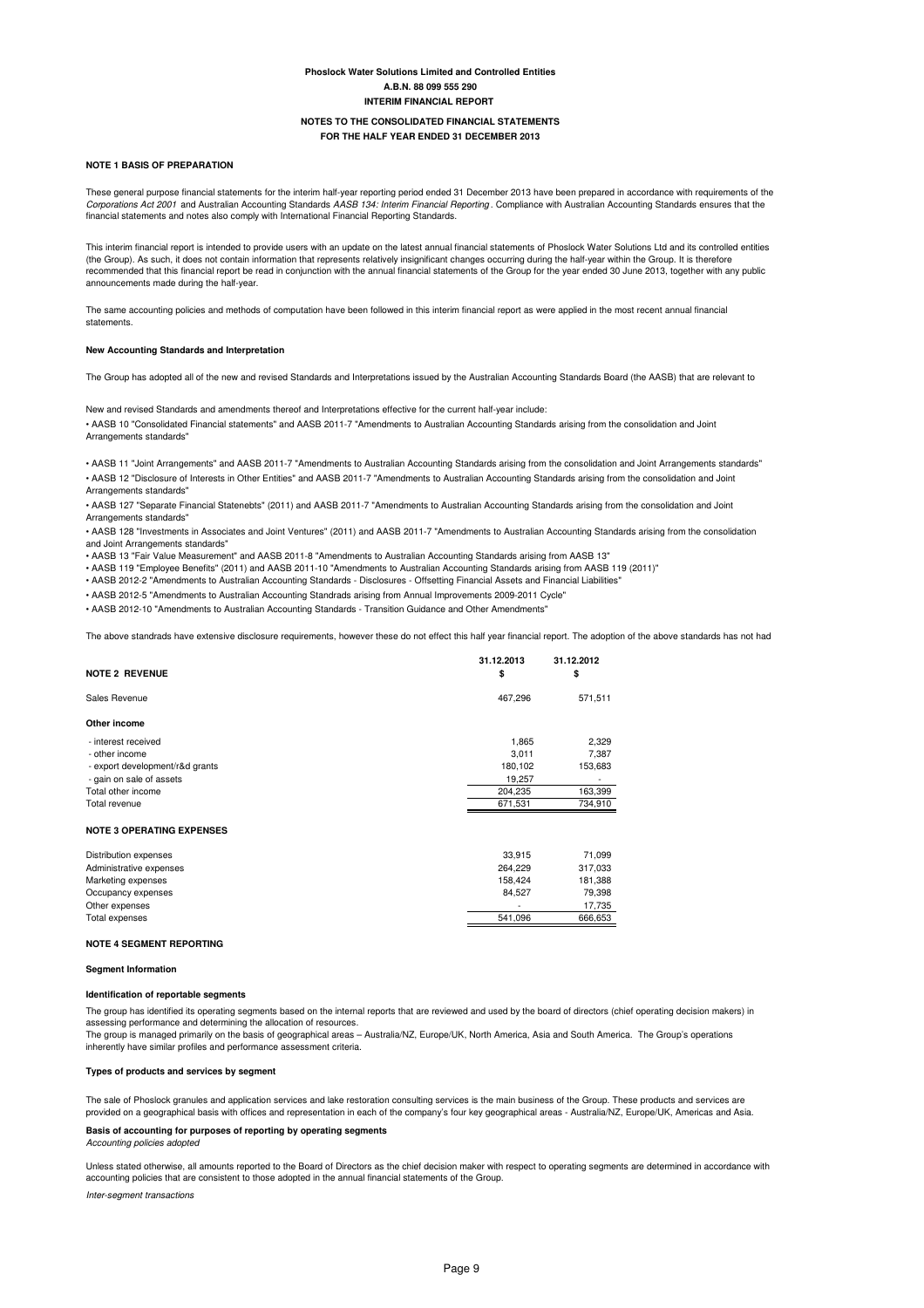## **NOTES TO THE CONSOLIDATED FINANCIAL STATEMENTS**

**FOR THE HALF YEAR ENDED 31 DECEMBER 2013**

An internally determined transfer price is set for all inter-entity sales. This price is based on what would be realised in the event the sale was made to an external party at arm's-length. All such transactions are eliminated on consolidation for the Groups financial statements.

Corporate charges are allocated to reporting segments based on the segments' overall proportion of revenue generation within the Group. The Board of Directors believes this is representative of likely consumption of head office expenditure that should be used in assessing segment performance and cost recoveries. Inter-segment loans payable and receivable are initially recognised at the consideration received net of transaction costs and then revalued to the exchange rate used at the end of the current accounting period.

#### Segment assets

Where an asset is used across multiple segments, the asset is allocated to the segment that receives the majority of economic value from the asset. In the majority of instances, segment assets are clearly identifiable on the basis of their nature and physical location.<br>Unless indicated otherwise in the segment assets note, investments in financial assets, deferred tax assets and intangi

segments.

Segment liabilities

Liabilities are allocated to segments where there is direct nexus between the incurrence of the liability and the operations of the segment. Borrowings and tax liabilities are generally considered to relate to the Group as a whole and are not allocated. Segment liabilities include trade and other payables and certain direct borrowings.

Unallocated item s

The following items of revenue, expense, assets and liabilities are not allocated to operating segments as they are not considered part of the core operations of any segment:

• net gains on disposal of available-for-sale investments;

• income tax expense;

• deferred tax assets and liabilities;

• intangible assets.

|                                                                            | Australia/NZ |           | Europe/UK North America | Asia      | Total      | <b>Eliminations</b> | Total                     |
|----------------------------------------------------------------------------|--------------|-----------|-------------------------|-----------|------------|---------------------|---------------------------|
| Six months ended 31 December 2013                                          |              |           |                         |           |            |                     |                           |
| Revenue                                                                    |              |           |                         |           |            |                     |                           |
| External sales                                                             | 255,321      | 22,231    | 128,116                 | 61,628    | 467,296    |                     | 467,296                   |
| Inter-segment sales                                                        |              | 3,526     |                         | 44,975    | 48,501     | (48, 501)           |                           |
| Other revenue                                                              | 202,370      |           |                         |           | 202,370    | $\sim$              | 202,370                   |
| <b>Total segment revenue</b>                                               | 457,691      | 25,757    | 128,116                 | 106,603   | 718,167    | (48, 501)           | 669,666                   |
| Reconcilliation of segment revenue to group                                |              |           |                         |           |            |                     |                           |
| revenue                                                                    |              |           |                         |           |            |                     |                           |
| Unallocated interest income                                                |              |           |                         |           |            |                     | 1,865                     |
| Total group revenue                                                        |              |           |                         |           |            |                     | 671,531                   |
| Segment loss before tax                                                    | (421, 961)   | (33, 724) | 20,000                  | (40, 294) | (475, 979) |                     | (475, 979)                |
| Reconcilliation of segment result to group net<br>profit/(loss) before tax |              |           |                         |           |            |                     |                           |
| Amounts not included in segment result but                                 |              |           |                         |           |            |                     |                           |
| reviewed by the Board                                                      |              |           |                         |           |            |                     |                           |
| - Depreciation and amortisation                                            | (12, 246)    |           |                         | (4,318)   | (16, 564)  |                     | (16, 564)                 |
| Unallocated items:                                                         |              |           |                         |           |            |                     |                           |
| - Corporate charges                                                        |              |           |                         |           |            |                     | (264, 229)                |
| - Finance costs                                                            |              |           |                         |           |            |                     | (117, 391)                |
| Loss before income tax from continuing operations                          |              |           |                         |           |            |                     | (874, 163)                |
| Six months ended 31 December 2012                                          |              |           |                         |           |            |                     |                           |
| Revenue                                                                    |              |           |                         |           |            |                     |                           |
| <b>External sales</b>                                                      | 97,442       | 86,019    | 366,689                 | 21.361    | 571,511    |                     | 571,511                   |
| Inter-segment sales                                                        |              | 53,980    |                         |           | 53,980     | (53,980)            |                           |
| Other revenue                                                              | 161.070      |           |                         |           | 161,070    |                     | 161,070                   |
| <b>Total segment revenue</b>                                               | 258,512      | 139,999   | 366,689                 | 21,361    | 786,561    | (53,980)            | 732,581                   |
| Reconcilliation of segment revenue to group                                |              |           |                         |           |            |                     |                           |
| Unallocated interest income                                                |              |           |                         |           |            |                     | 2,329                     |
| Total group revenue                                                        |              |           |                         |           |            |                     | 734,910                   |
| Segment loss before tax                                                    | (494, 302)   | (80, 414) | 35,000                  | (5,484)   | (545, 200) |                     | (545, 200)                |
| profit/(loss) before tax                                                   |              |           |                         |           |            |                     |                           |
| Amounts not included in segment result but                                 |              |           |                         |           |            |                     |                           |
| - Depreciation and amortisation                                            | (14,091)     |           |                         | (17, 360) | (31, 451)  |                     | (31, 451)                 |
|                                                                            |              |           |                         |           |            |                     |                           |
| Unallocated items:                                                         |              |           |                         |           |            |                     |                           |
| - Corporate charges                                                        |              |           |                         |           |            |                     | (317,033)                 |
| - Finance costs                                                            |              |           |                         |           |            |                     | (128, 630)<br>(1,022,314) |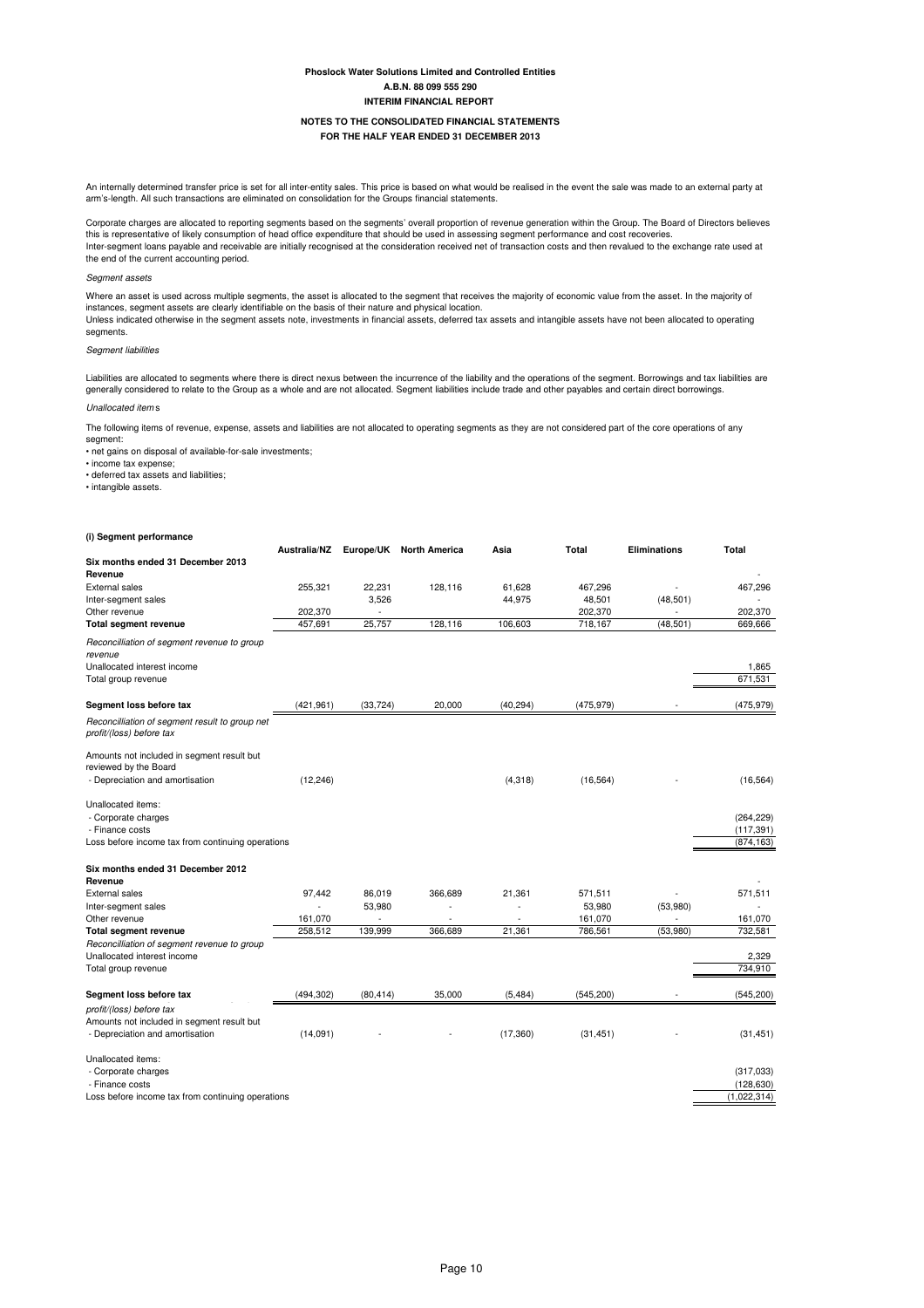#### **NOTES TO THE CONSOLIDATED FINANCIAL STATEMENTS FOR THE HALF YEAR ENDED 31 DECEMBER 2013**

|                                  | Australia/NZ | Europe/UK | <b>North America</b>     | Asia    | Total     | <b>Eliminations</b> | Total       |
|----------------------------------|--------------|-----------|--------------------------|---------|-----------|---------------------|-------------|
| (ii) Segment assets              |              |           |                          |         |           |                     |             |
| 31 December 2013                 |              |           |                          |         |           |                     |             |
| <b>Segment assets</b>            | 1,526,060    | 877,041   |                          | 101,982 | 2,505,083 |                     | 2,505,083   |
| Unallocated assets - intangibles |              |           |                          |         |           | (1,620,603)         | (1,620,603) |
| <b>Total group assets</b>        |              |           |                          |         |           |                     | 884,480     |
| 30 June 2013                     |              |           |                          |         |           |                     |             |
| <b>Segment assets</b>            | 3,899,036    | 151,047   | $\overline{\phantom{a}}$ | 113,330 | 4,163,413 |                     | 4,163,413   |
| Unallocated assets - intangibles |              |           |                          |         |           | (2,702,972)         | (2,702,972) |
| <b>Total group assets</b>        |              |           |                          |         |           |                     | 1,460,441   |
|                                  |              |           |                          |         |           |                     |             |
| (iii) Segment liabilities        |              |           |                          |         |           |                     |             |
| 31 December 2013                 |              |           |                          |         |           |                     |             |
| <b>Segment liabilities</b>       | 2,033,545    | 313,362   | 0                        | 399,551 | 2,746,458 |                     | 2,746,458   |
| Unallocated liabilities          |              |           |                          |         |           | (275, 687)          | (275, 687)  |
| <b>Total group liabilities</b>   |              |           |                          |         |           |                     | 2,470,771   |
|                                  |              |           |                          |         |           |                     |             |
| 30 June 2013                     |              |           |                          |         |           |                     |             |
| <b>Segment liabilities</b>       | 3,177,028    | 1,076,472 |                          | 296,255 | 4,549,755 |                     | 4,549,755   |
| Unallocated liabilities          |              |           |                          |         |           | (2,352,424)         | (2,352,424) |
| <b>Total group liabilities</b>   |              |           |                          |         |           |                     | 2,197,331   |

#### **(iv) Major customers**

The Group has a number of customers to which it provides both products and services. The Group's largest external customer accounts for 36% of external revenue (2012:43%)

| <b>NOTE 5 SHARE CAPITAL</b>                                                             |             |            |                           |                         |
|-----------------------------------------------------------------------------------------|-------------|------------|---------------------------|-------------------------|
|                                                                                         |             | 31.12.2013 |                           | 30.06.2013              |
|                                                                                         | No.         | э          | No.                       | \$                      |
| At the beginning of the period<br>Shares issued during the period<br>- 18 February 2013 | 237,566,732 | 31.731.715 | 213.530.580<br>23,166,587 | 30,632,302<br>1,065,663 |
| - 26 February 2013                                                                      |             |            | 2,869,565                 | 132,000                 |
| - Held as treasury stock<br><b>Transaction costs</b>                                    |             |            | (2,000,000)               | (92,000)<br>(6, 250)    |
| Balance at the end of the period                                                        | 237,566,732 | 31,731,715 | 237,566,732               | 31,731,715              |

Ordinary shares participate in dividends and the proceeds on winding up of the parent entity in proportion to the number of shares held.

At shareholder meetings each ordinary share is entitled to one vote when a poll is called, otherwise each shareholder has one vote on a show of hands.

#### **NOTE 6 CONTINGENT LIABILITIES**

There has been no significant contingent liabilities since the last annual reporting date.

#### **NOTE 7 EVENTS SUBSEQUENT TO THE REPORTING DATE**

A joint venture for manufacturing in China has expired as of 31 December 2013 and the joint venture partners have agreed not to renew the joint venture agreement. The Group has initiated the process to liquidate the joint venture company in China. Future inventory needs will be met by manufacturing at facilities located in the factory of a key raw material provider on a demand basis.

There were no other events since 31 December, 2013 which would significantly affect the consolidated entity's operations.

#### **NOTE 8 DIVIDENDS PAID OR PAYABLE**

No dividends have been paid or declared during the period (2012: \$nil).

#### **NOTE 9 RELATED PARTY**

The Group has a short-term loan and short-term convertible notes that is repayable to Link Traders (Aust) Pty Ltd, a major shareholder of the company and is controlled by Mr Lawrence Freedman, who is the Non-Executive Chairman of the company.

#### **NOTE 10 FINANCIAL INSTRUMENTS**

The Group's financial instruments consist of cash and cash equivalents, trade and other receivables, refundable security deposits, trade and other payables, related party short-term loan and related party short-term convertible note payable and a unsecured non-interest bearing loan from Betophos GmbH (which holds a non-controlling<br>interest in Phoslock Europe GmbH, Zug). These financial inst and liabilities approximate their fair value.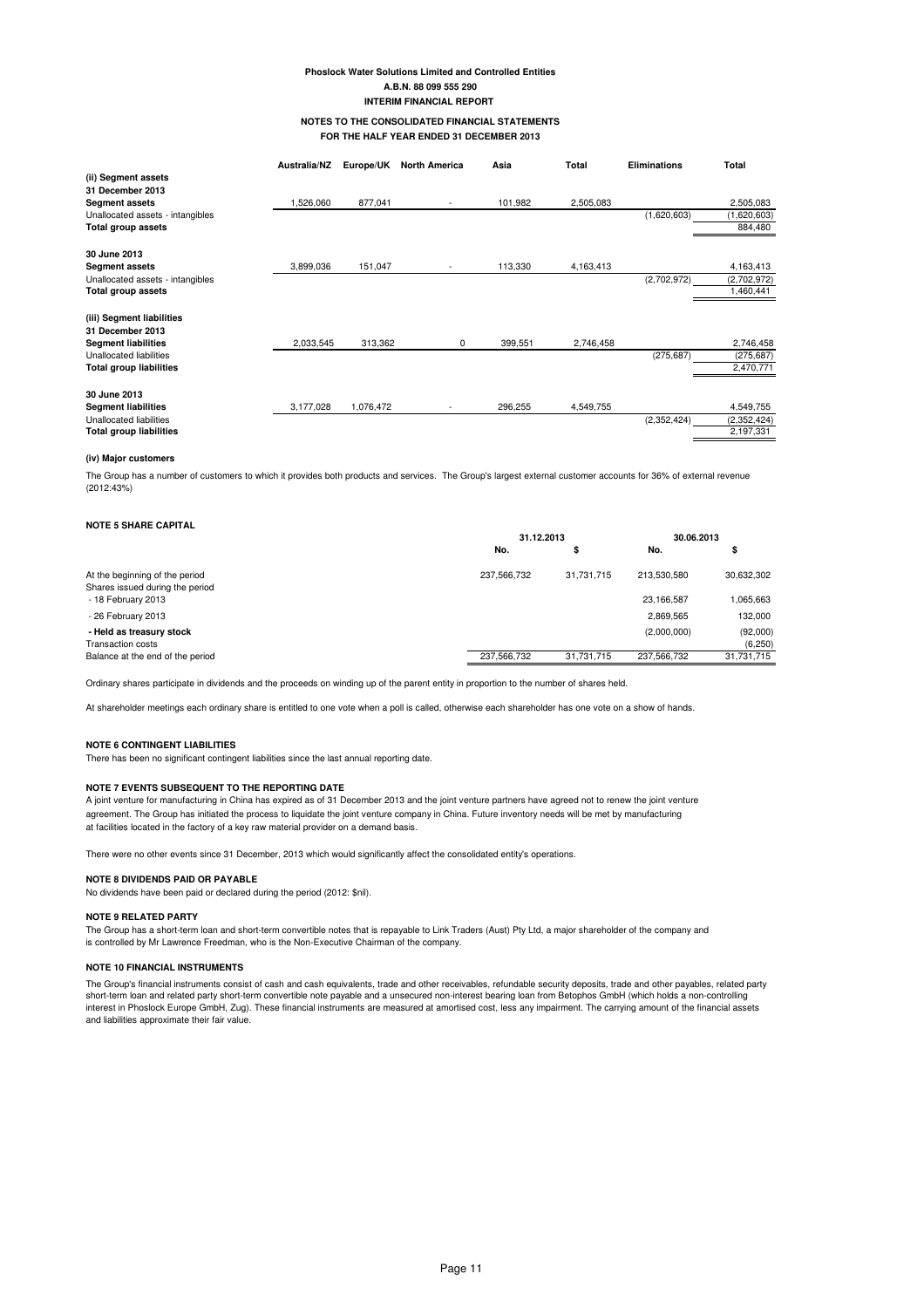#### **NOTES TO THE CONSOLIDATED FINANCIAL STATEMENTS FOR THE HALF YEAR ENDED 31 DECEMBER 2013**

#### **NOTE 11 GOING CONCERN**

The accounts have been prepared on the going concern basis, which contemplates continuity of normal business activities and the realisation of assets and settlement of liabilities in the ordinary course of business.

The Gorup has net current liabilities of \$1,341,435 (30 June 2013: net current deficit of \$499,792) and recorded an operating loss after income tax of \$874,163 (31 December 2012: \$1,022,313) for the half year then ended. The net current liability includes a convertible note payable to Link Traders (Aust) Pty Ltd, the Group's major<br>shareholder and a company controlled by the Group's N

The continuing viability of the Group and its ability to continue on a going concern basis and meet its debts and commitments as they fall due is dependent upon the Group converting significant pipeline projects (worth \$1 million or more) into actual sales annually and if required, securing additional funding in the form of equity or convertible equity. These conditions indicate a material uncertainty that may cast significant doubt about the ability of the Group to continue as a going concern.

The Directors believe it is appropriate to prepare these accounts on a going concern basis because:

• The company has prepared a cash flow forecasts for the 12 months period ending February 2015 which the directors consider that the cash flow forecasts indicate that the Group will have sufficient cash flows to meet all commitments for the 12 month period from the date of signing this half year financial report.

• The Group has a number of project pipelines active around the world, particluarly in the emerging markets of Asia and South America. The potential size of both these markets is material in product volume and monetary value. The company and its respective local licensees are currently working on 52 separate projects; with 18 of the<br>projects currently at the orders stage or have purchasi have sales worth in excess of \$1 million and the remaining projects are valued at between \$20,000 to \$1 million.

• The company intends to raise additional funding from the equities market during 2014. A decision regarding the amount, timing, structure of offering and the intended market (existing equity holders, new equity holders (Australian or international) is pending. The Group may also consider the involvement of strategic partners or investors.

Based on the cash flow forecasts and other factors referred to above, the directors are satisfied that the going concern basis of preparation is appropriate.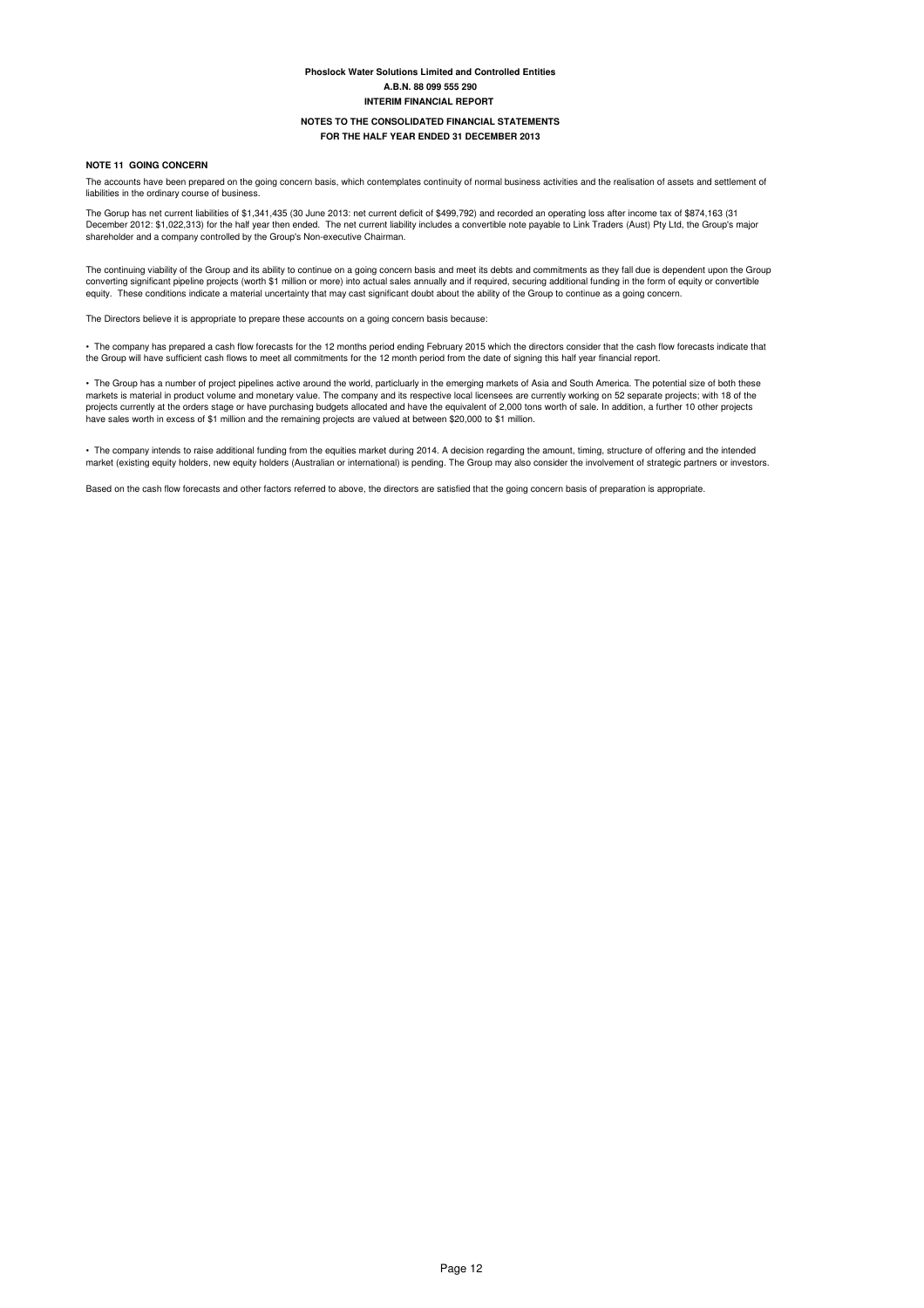The directors of the company declare that:

- 1 The financial statements and notes set out on pages 3 to 12 are in accordance with the Corporations Act 2001; including:
	- (a) complying with Accounting Standard AASB 134:Interim Financial Reporting and the Corporations Regulations 2001; and
	- (b) give a true and fair view of the consolidated entity's financial position as at 31 December 2013 and its performance for the half-year ended on that date.
- 2 In the directors opinion there are reasonable grounds to believe that the company will be able to pay its debts as and when they become due and payable.

This declaration is made in accordance with a resolution of the Board of Directors of Phoslock Water Solutions Limited.

PILIT

Robert Schuitema Director

Dated this 27th day of February 2014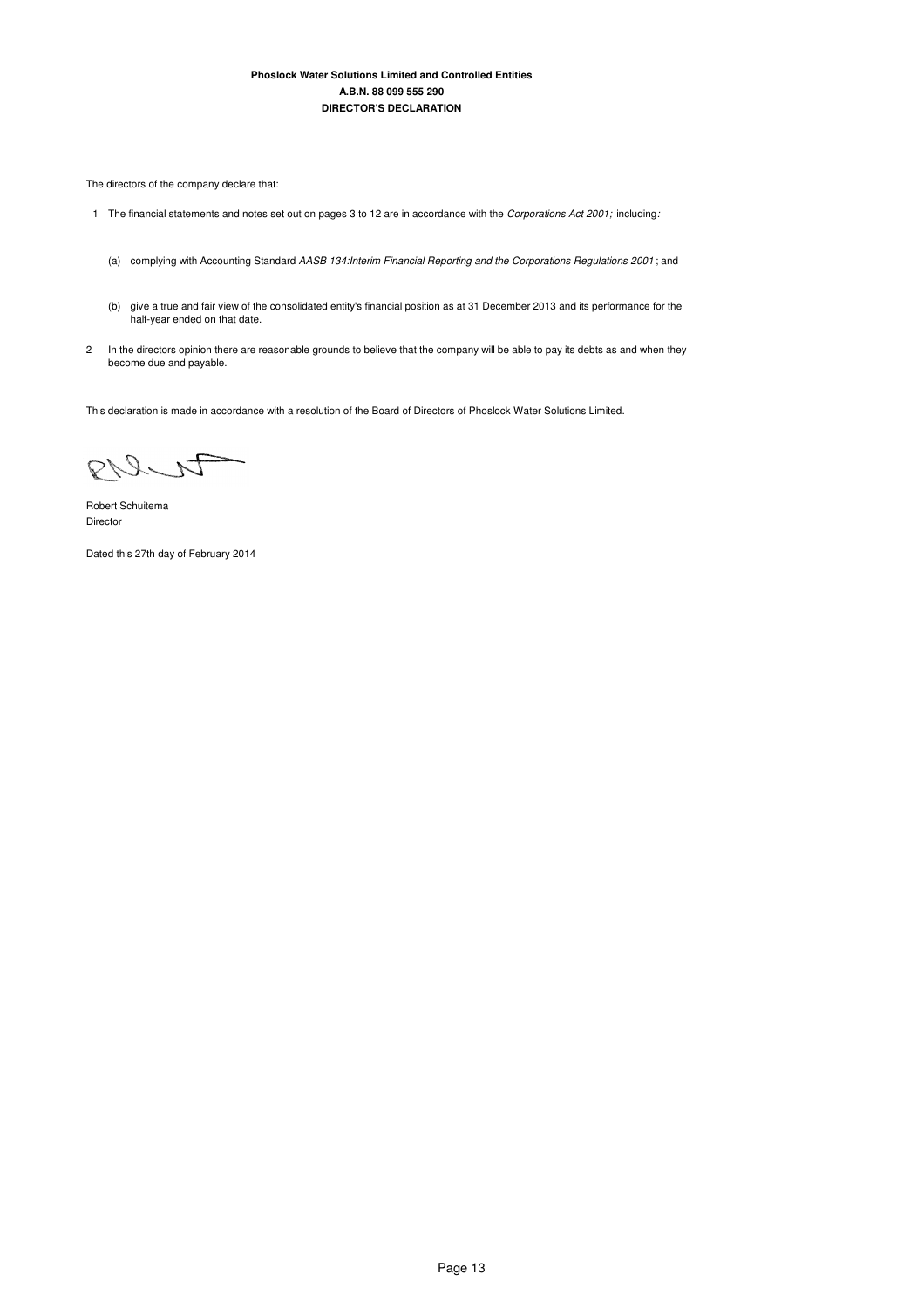W. W. Vick & Co. **Chartered Accountants** ABN 14 568 923 714



## **INDEPENDENT AUDITOR'S REVIEW REPORT**

To the Members of Phoslock Water Solutions Limited

We have reviewed the accompanying half-year financial report of Phoslock Water Solutions Limited (the "Company") and its controlled entities (the "Group"), which comprises the consolidated balance sheet as at 31 December 2013, and the consolidated income statement, consolidated statement of changes in equity and consolidated cash flow statement for the half-year ended on that date, notes comprising a summary of significant accounting policies and other selected explanatory information and the directors' declaration.

## Directors' Responsibility for the Half-year Financial Report

The directors of the Company are responsible for the preparation of the half-year financial report that gives a true and fair view in accordance with the Australian Accounting Standards and the Corporations Act 2001 and for such internal control as the directors determine is necessary to enable the preparation of the half-year financial report that gives a true and fair view and is free from material misstatement, whether due to fraud or error.

## **Auditor's Responsibility**

Our responsibility is to express a conclusion on the half-year financial report based on our review. We conducted our review in accordance with Auditing Standard on Review Engagements ASRE 2410 Review of a Financial Report Performed by the Independent Auditor of the Entity, in order to state whether, on the basis of the procedures described, we have become aware of any matter that makes us believe that the half-year financial report is not in accordance with the Corporations Act 2001 including: giving a true and fair view of the Group's financial position as at 31 December 2013 and its performance for the half-year ended on that date; and complying with Accounting Standard AASB 134 Interim Financial Reporting and the Corporations Regulations 2001. As the auditor of the Company, ASRE 2410 requires that we comply with the ethical requirements relevant to the audit of the annual financial report.

A review of a half-year financial report consists of making enquiries, primarily of persons responsible for financial and accounting matters, and applying analytical and other review procedures. A review is substantially less in scope than an audit conducted in accordance with Australian Auditing Standards and consequently does not enable us to obtain assurance that we would become aware of all significant matters that might be identified in an audit. Accordingly, we do not express an audit opinion.

Fayworth House, Suite 503, 5<sup>th</sup> Floor, 379-383 Pitt Street, Sydney, NSW 2000 PO Box 20037, World Square, NSW 2002 Phone: 02 9266 0881 Fax: 02 9266 0886



Liability limited by scheme approved under Professional Standards Legislation